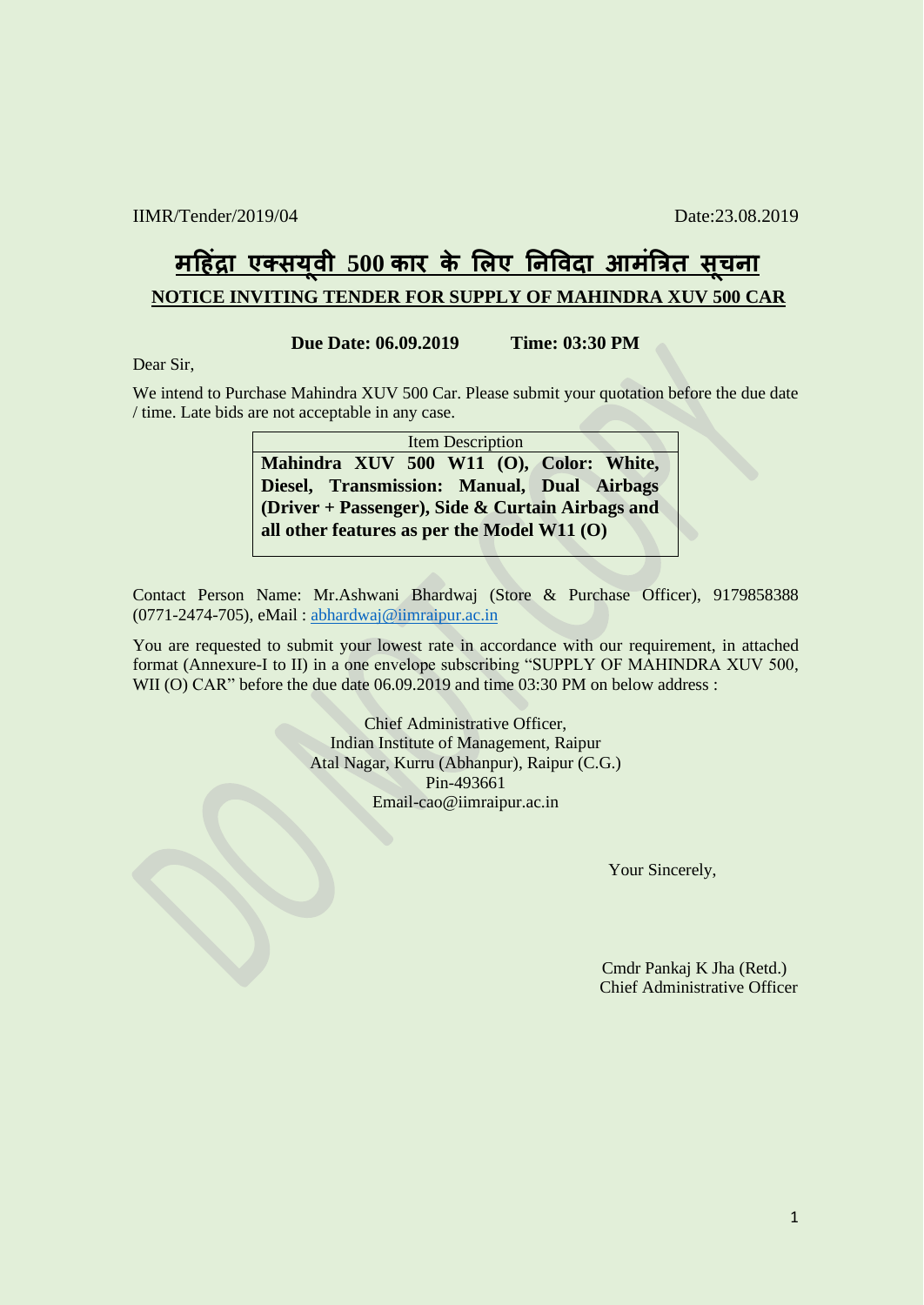## **Annexure – I** Agency / Company Details

| <b>I. Details of Tenderer</b>       |                                                         |                                                                   |  |  |
|-------------------------------------|---------------------------------------------------------|-------------------------------------------------------------------|--|--|
| <u>Sr.</u>                          | Particulars                                             | Details                                                           |  |  |
| $\mathbf{1}$                        | Name of Tendering Agency                                |                                                                   |  |  |
| $\overline{2}$                      | Date of Incorporation /<br>Establishment                |                                                                   |  |  |
| $\overline{3}$                      | <b>PAN Number</b><br>(Copy to be enclosed)              |                                                                   |  |  |
| $\overline{4}$                      | <b>GST Registration Number</b><br>(Copy to be enclosed) |                                                                   |  |  |
| 5                                   | <b>Bank Details</b>                                     | 1. $A/c$ No.:<br>2. IFS Code:<br>3. Bank Name:<br>4. Branch Name: |  |  |
| 6                                   | E-mail ID of the official with<br>name & mobile number  | 1. Email:<br>2. Name:<br>Mobile No.:<br>3.                        |  |  |
| $\overline{7}$                      | <b>Office Address for Postal</b><br>Communication       |                                                                   |  |  |
| <b>Authorized Signatory Details</b> |                                                         |                                                                   |  |  |
| $\overline{1}$                      | Name                                                    |                                                                   |  |  |
| $\overline{2}$                      | Designation                                             |                                                                   |  |  |
| $\overline{3}$                      | Email                                                   |                                                                   |  |  |
| $\overline{4}$                      | Phone                                                   |                                                                   |  |  |

Signature and Seal of the Tenderer:

Name in Block Letter:

Designation: **Contact No:** Date: Date: Date: Date: Date: Date: Date: Date: Date: Date: Date: Date: Date: Date: Date: Date: Date: Date: Date: Date: Date: Date: Date: Date: Date: Date: Date: Date: Date: Date: Date: Date: Date: Date: Date